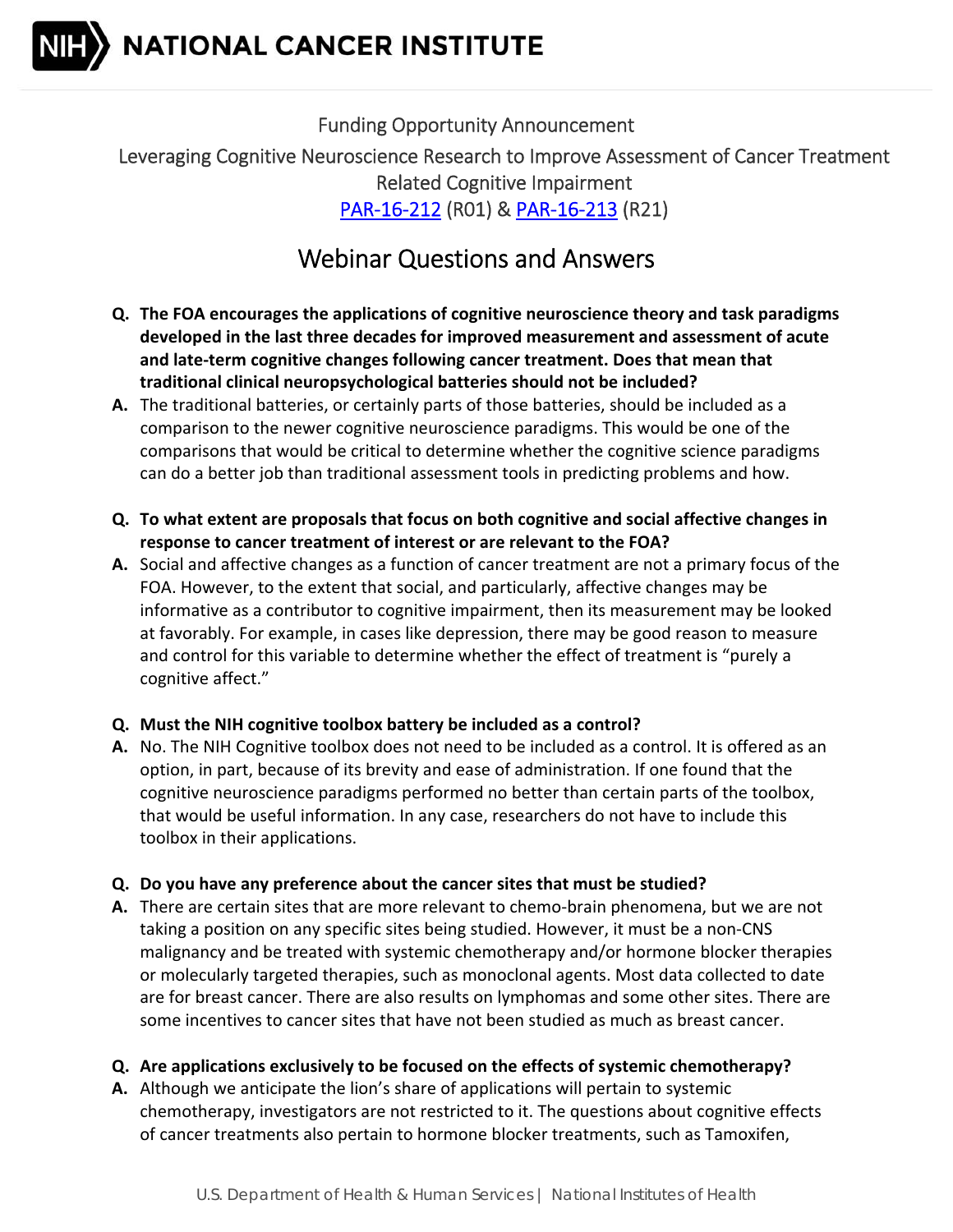aromatase inhibitors, and other molecularly targeted therapies. We still do not know a great deal about the effects of those treatments on cognition, but there are some reports and plausible biological pathways that indicate there are cognitive effects. Researchers could also look at other forms of treatment such as monoclonal agents, which are not well‐ studied. An investigator's decision will depend on the availability of the patients and the kind of regimen that they receive. We expect that drug combinations may be most common. It will be important for investigators to justify why they have selected certain agents, or why they have selected a combination of drugs to study. While it would be ideal to disaggregate the different factors and the different treatments, it will not always be possible.

- Q. How concerned should we be about patient burden if we expect applicants to compare  **traditional neuropsychological and cognitive neuroscience tasks?**
- **A.** There needs to be some attention to these considerations, but it will depend largely on the goals or aims of the investigator. Because traditional neuropsychological inventories can take more than an hour or so to administer, a couple of testing sessions may be needed. Sessions can be administered on iPads or remotely (e.g., outside a lab, in a hospital or clinic), which could minimize participant burden. Participant burden and effects of fatigue are legitimate concerns, but we think they can be strategically overcome.
- Q. For the determination of near-term versus late-term effects of treatment, is the question of whether the cognitive or cancer-related cognitive impairment is near-term or late-term  **a required analysis?**
- A. We would encourage long-term or late-term effects assessment, but in some contexts, that will not be relevant or possible. It will depend on the application making clear that meaningful conclusions can be drawn about the effects of treatment based on the follow‐up period selected. We suspect that long‐term effects are what most patients and clinicians are most concerned about. But the short‐term effects, or acute effects, can also be very important for medical treatment, adherence, etc. Assessment of late‐term effects would be very appealing but not essential. There also is a need for longitudinal data about late cognitive effects in preclinical studies, but whether that is a feasible question will depend on the applicants' specific aims, chemo‐agent, the kind of cognitive testing, the species, etc. There will be preclinical studies for which the assessment of late cognitive effects will not be feasible.

#### **Q. Is the funding opportunity announcement relevant to pediatric populations?**

A. These PARs do not seek to support pediatric or a mix of pediatric and adult. We are interested in adult populations, ages 18 and older.

#### **Q. Are preclinical studies an emphasis in this FOA?**

A. The preclinical studies and clinical studies are both relevant; we are not emphasizing one over the other.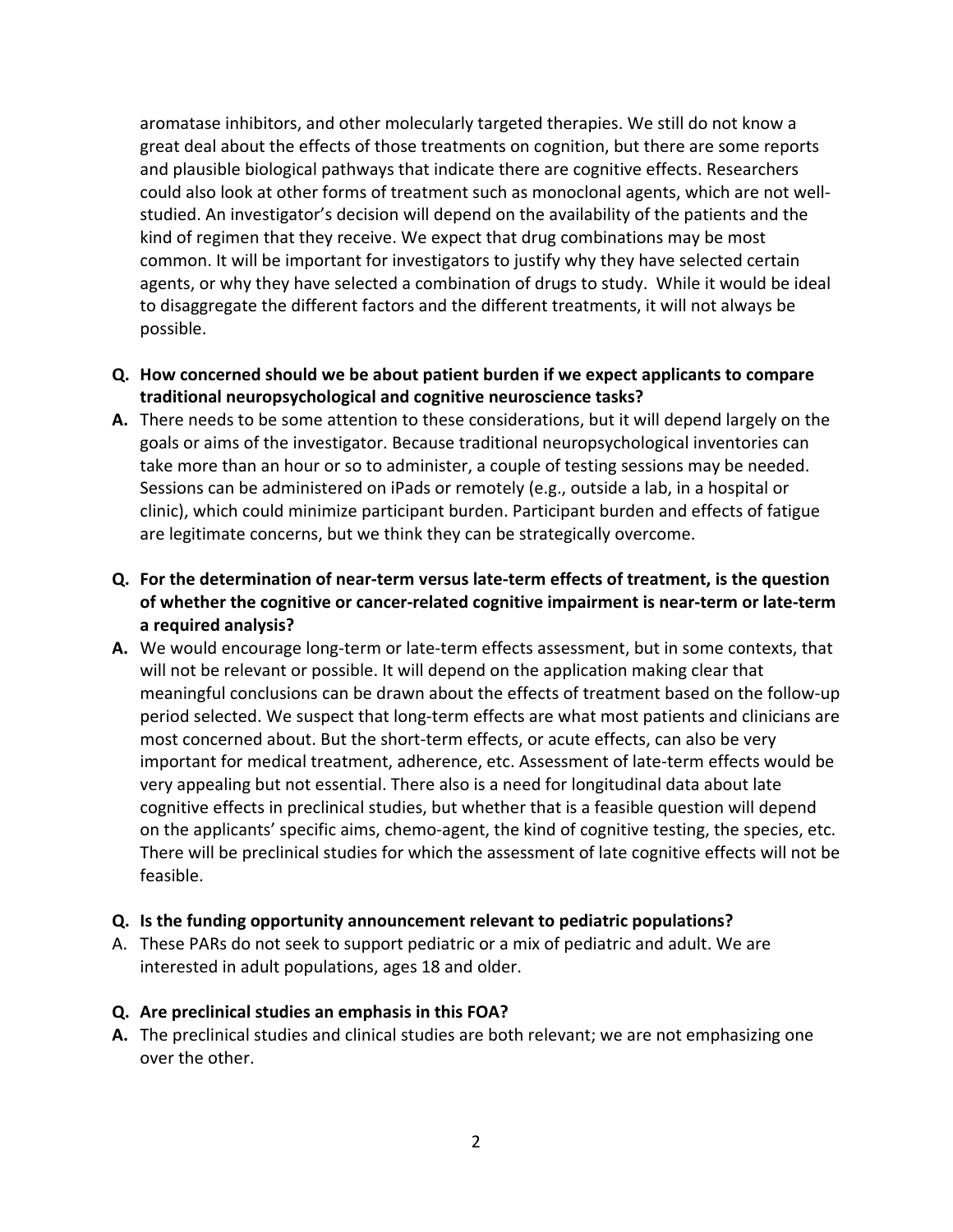- **Q. Cognitive neuroscience‐informed tests largely focus on the computerized assessment of skills that can distinguish selective attention and memory. Can you provide examples of cognitive neuroscience tests other than computerized?**
- A. In the FOA we invite the use of other instruments to assess brain activity (e.g., electrophysiology) to identify impaired cognitive processes. While we think most neuroscience paradigms will be computerized, there may be tasks that are much more oriented toward brain activity that is coincident with performing a cognitive task. Please contact Dr. Jerry Suls at jerry.suls@nih.gov or 240-276-6811 if you would like to discuss further.
- Q. Would biological mechanisms be relevant as part of assessing the cognitive impact of  **cancer and treatment?**
- **A.** Absolutely. Identifying mechanisms of action as a function of chemo‐agents or hormone blockers, etc., helps to clarify what cognitive process has been impaired. Biological mechanisms and their measurement are relevant but not essential for patient studies. Mechanisms are likely to play a major role in the preclinical study applications, where you can interrogate specific mechanisms in an experimental model.
- Q. Other than test length, how do you clarify or distinguish between cognitive science tests  **and neuropsychological tests?**
- A. In standard clinical neuropsychology tests, with some exceptions, a poor performance on a test often implicates a composite of cognitive operations, so it is difficult to determine exactly where the impairment lies. Cognitive neuroscience paradigms can often probe more deeply about the source of the performance problem. For example, some neuropsychological test batteries can identify that a patient has a problem with memory but not whether it is long‐term memory, short‐term memory, or working memory, or all three. A well‐developed cognitive science test can often differentiate far better than a neuropsychological test battery because it often requires looking at patterns of performance across different tests. The problem is that other factors may vary across the tests. We are not contending that all components of cognition are capable of being dissected at the current stage of cognitive neuroscience. A good place to find appropriate cognitive neuroscience tests is the consortium called the Cognitive Neuroscience Test Reliability and Clinical Applications for Schizophrenia (CNTRACS). It has a website & that describes these paradigms for different aspects of cognition and subcomponent processes. There has been some incorporation of cognitive‐neuroscience paradigms in functional brain imaging studies but little attempt to test the use of these paradigms for diagnostic purposes.
- Q. Is it expected that the cognitive science tests that are proposed in these applications must  **have already been used in clinical samples of some type, or would more experimental cognitive science tests that might be used in healthy or normative samples be appropriate if they are scientifically justified?**
- **A.** Experimental cognitive tests are appropriate for this FOA.